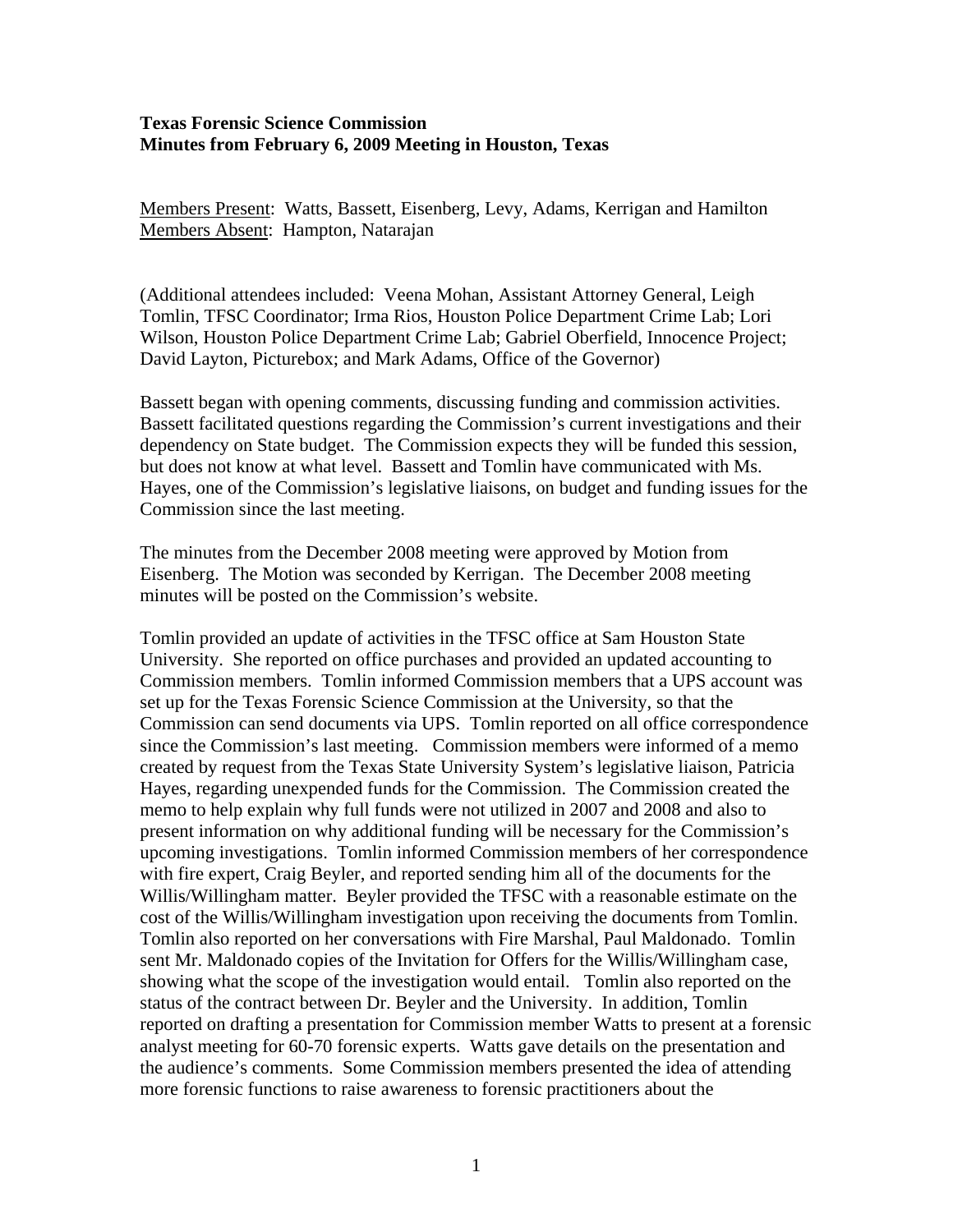Commission. Tomlin will look at the Commission's mailing list and work with Kerrigan on how to expand awareness of the Commission's functions by attending forensic meetings, etc. before the next Commission meeting.

The Commission meeting proceeded with a discussion on the Mobile Crime Lab protocol. Kerrigan reported that Judge Hervey is still working on the protocol for her idea, and she expects something to happen with the idea this legislative session. Kerrigan mentioned that the mobile unit would be very limited and would require some sort of testing facility. Judge Hervey is making changes to the proposal, but is still extremely enthused about the idea. Kerrigan is to contact Judge Hervey for an update on the mobile crime lab protocol before the next Commission meeting.

The meeting continued with a discussion of the National Academy of Science report that is to be released in the next month. Once the report is released, it was decided that Kerrigan, Eisenberg and Watts would funnel information to the Commission about the report and come up with a press release to put on the Commission's website. The press release will be about a ½ page and will be posted within a few days of the report's release date. Tomlin was instructed to provide this information to any inquiries on the report.

The next item on the agenda included a discussion of the Commission's self-reporting procedures. It was decided by Commission members that they would come up with an editable PDF file so that complainants can type the information in, making it clearer. The Commission will develop a reporting form for labs to be approved at the next meeting. Oberfield commented on the importance of issues arising within the walls of the laboratory itself. He mentioned that there is not a clear avenue for lower level analysts and management to share issues and concerns they may have in their laboratories, leaving a hugely untapped resource for allegations. Continuing the discussion, Eisenberg mentioned that the Commission should publish a posting with our contact information in every lab showing them how to contact the Commission and file a complaint.

Following the discussion on self-reporting for labs, reporting of anonymous complaints was discussed. Bassett discussed confidentiality issues and the dilemma that names would be revealed as public information for any of the complaints. Any complaints submitted to the Commission are considered public record under State law. It was discussed that perhaps the Commission statute needs to be amended to protect those filing anonymous complaints. The issue is something that may not have been anticipated in the drafting of the initial statute and ought to be revisited by the legislature. Kerrigan mentioned that there should be a disclaimer/statement on the Commission's complaint form, showing that our documents are subject to public information request. Before the next meeting, the Commission will come up with ideas for anonymous complaints, develop a new PDF for their original complaint form, and develop a self-reporting form. The Commission meeting continued with a review of any complaint forms received. The Commission reviewed 6 complaints and each complaint was discussed in detail. It was decided that five of the complaints needed more information in order for the Commission to make a decision to deny or accept the complaint. Tomlin is to contact to the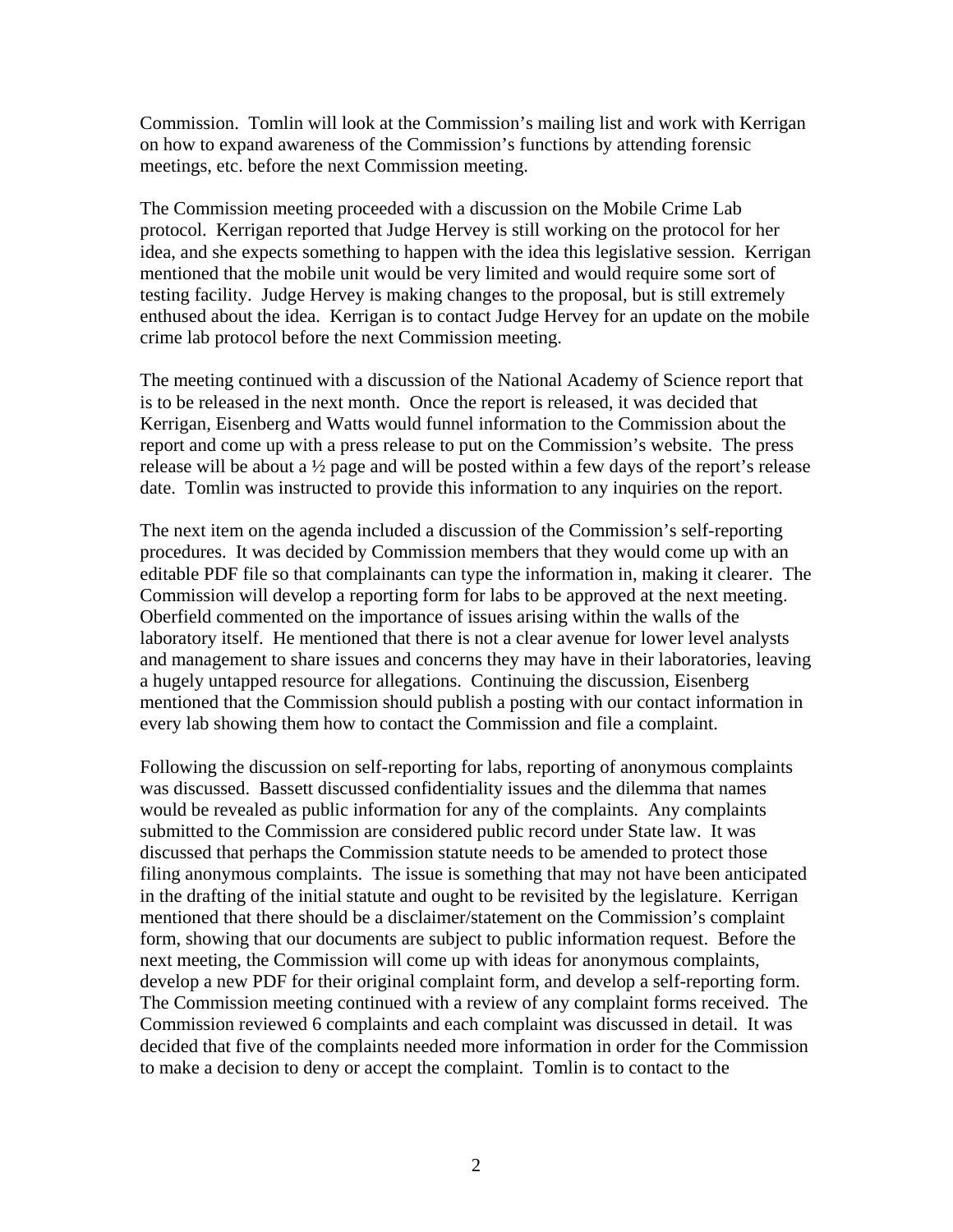appropriate agencies or individuals to obtain more information on the cases. One of the complaints submitted to the Commission was denied due to lack of jurisdiction.

Tomlin presented a list of re-appointment dates for the Commission members, showing the office and dates from which each Commission member was appointed. Tomlin explained the instructions for each Commission member to be re-appointed once their term expires.

Issues concerning legislative budgeting were discussed next. Bassett explain that he and Tomlin have communicated with Patricia Hayes, legislative liaison. Bassett made the point that this will be a difficult year to get an increase in the Commission's budget. Bassett reported that he expects the Commission's budget to remain static and that the Commission should plan accordingly. Bassett made general contact with Senator Whitmire's office, and Whitmire's staff informed Bassett that the Commission had done everything they could in regard to a budget increase request submission.

The Commission proceeded with a public comment period in which members of the public where invited to comment on Commission activities. Each attendee introduced themselves during the public comment period. Filmmaker David Layton informed Commission members that he intends to make proposals to the Commission down the road on a film/video regarding the Willis/Willingham matter. Irma Rios provided insight on the Houston Police Department crime lab and its activities in response to questions from Commission members.

After the public comment period, the Willis/Willingham investigation was discussed. Bassett gave an update on the contract with Dr. Beyler, the expert to review the Willis/Willingham matter. The contract with Dr. Beyler is not yet finalized. Levy and Bassett are to finalize the contract within the next 3 weeks. At that time, Tomlin will work with Sam Houston State University and Dr. Beyler to get the contract signed.

Issues regarding confidentiality for the Willis/Willingham investigation were discussed. It was decided that the Commission would do their best to avoid corrupting the investigation with public comment. Bassett instructed Commission members to focus any comment on issues of the TFSC to issues of forensic science only and avoid invitations to comment on innocence, guilt and other issues outside of the jurisdiction of the Commission. He further stated that TFSC is not an "innocence commission" but is focused on maintaining and improving the quality of forensic science in Texas.

It was decided that the Commission would send an appropriate letter to the Fire Marshal's office inviting the agency to submit a response to the Willis/Willingham complaint. Tomlin and Bassett will work on drafting a letter to Fire Marshal Paul Maldonado, requesting a response from Mr. Maldonado by mid-March, before the Commission's next meeting.